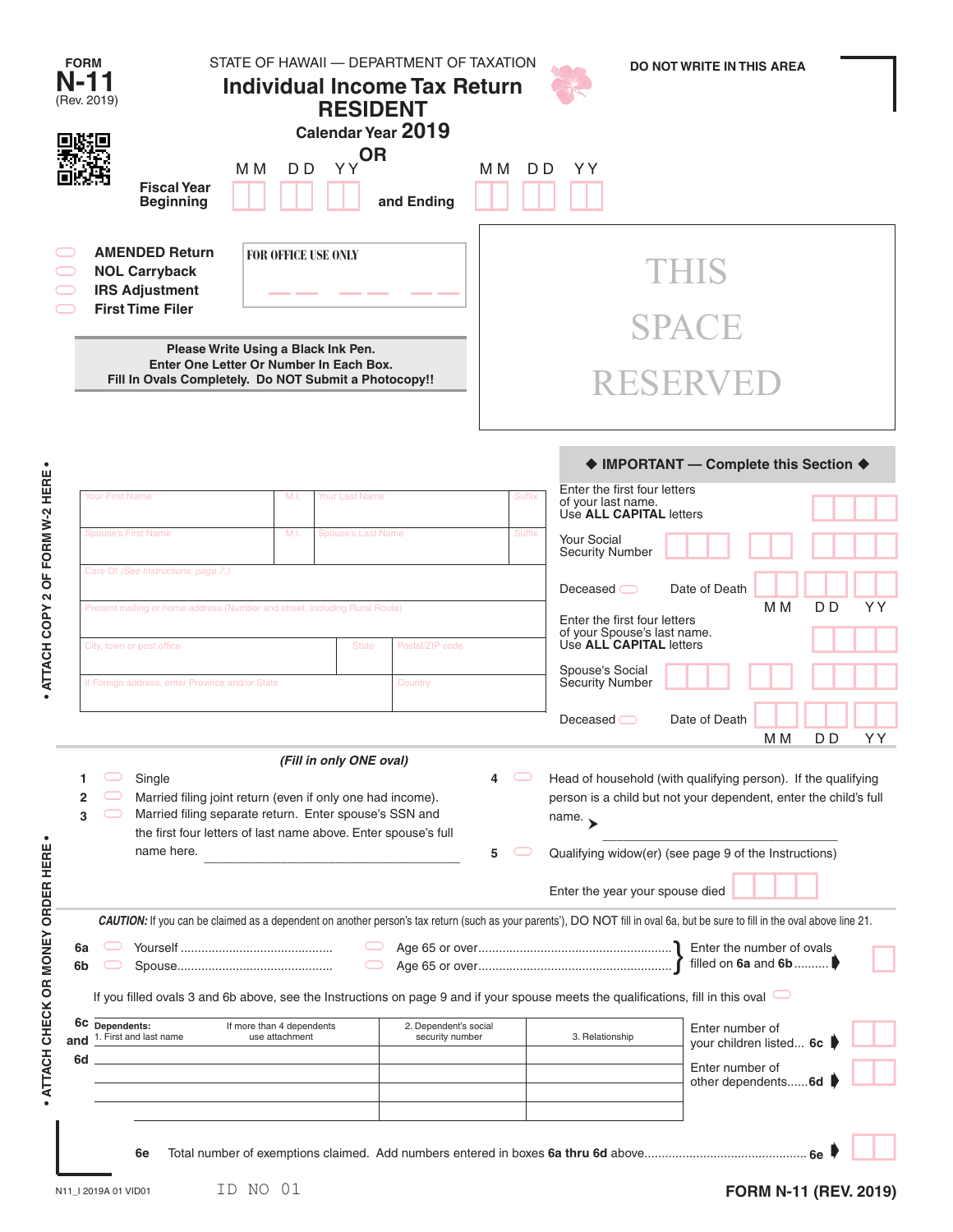|          | Form N-11 (Rev. 2019)                                                                                                                               |                   | Page 2 of 4                                                                                 |
|----------|-----------------------------------------------------------------------------------------------------------------------------------------------------|-------------------|---------------------------------------------------------------------------------------------|
|          | <b>Your Social Security Number</b><br>Name(s) as shown on return                                                                                    | Your Spouse's SSN |                                                                                             |
|          | If amount is negative (loss), shade the minus (-) in the box. Example:                                                                              |                   | <b>ROUND TO THE NEAREST DOLLAR</b>                                                          |
| 7<br>8   | Difference in state/federal wages due to COLA, ERS,                                                                                                 | 7                 |                                                                                             |
| 9        | Interest on out-of-state bonds                                                                                                                      |                   |                                                                                             |
| 10       | Other Hawaii additions to federal AGI                                                                                                               |                   |                                                                                             |
| 11       | Add lines 8 through 10  Total Hawaii additions to federal AGI                                                                                       | 11                |                                                                                             |
|          |                                                                                                                                                     | 12                |                                                                                             |
| 12<br>13 | Pensions taxed federally but not taxed by Hawaii                                                                                                    |                   |                                                                                             |
| 14<br>15 | Social security benefits taxed on federal return 14<br>First \$6,735 of military reserve or Hawaii national                                         |                   |                                                                                             |
| 16<br>17 | Exceptional trees deduction (attach affidavit)                                                                                                      |                   |                                                                                             |
| 18       | Other Hawaii subtractions from federal AGI                                                                                                          |                   |                                                                                             |
| 19       | Add lines 13 through 18                                                                                                                             | 19                |                                                                                             |
| 20       |                                                                                                                                                     | -20               |                                                                                             |
|          | CAUTION: If you can be claimed as a dependent on another person's return, see the Instructions on page 17, and fill in this oval.                   |                   |                                                                                             |
| 21       | If you do not itemize your deductions, go to line 23 below. Otherwise go to page 17 of the Instructions<br>and enter your itemized deductions here. |                   |                                                                                             |
| 21a      | Medical and dental expenses                                                                                                                         |                   |                                                                                             |
| 21b      |                                                                                                                                                     |                   | <b>TOTAL ITEMIZED</b><br><b>DEDUCTIONS</b>                                                  |
| 21c      | Interest expense (from Worksheet A-3) 21c                                                                                                           |                   | 22 Add lines 21a through 21f.<br>If your Hawaii adjusted gross<br>income is above a certain |
| 21 d     |                                                                                                                                                     |                   | amount, you may not be<br>able to deduct all of your<br>itemized deductions. See the        |
| 21e      | Casualty and theft losses (from Worksheet A-5)  21e                                                                                                 |                   | Instructions on page 22. Enter<br>total here and go to line 24.                             |
| 21f      | Miscellaneous deductions (from Worksheet A-6)  21f                                                                                                  |                   |                                                                                             |
| 23       | If you checked filing status box: 1 or 3 enter \$2,200;                                                                                             |                   |                                                                                             |
|          | 24 Line 20 minus line 22 or 23, whichever applies. (This line MUST be filled in)                                                                    | 24                |                                                                                             |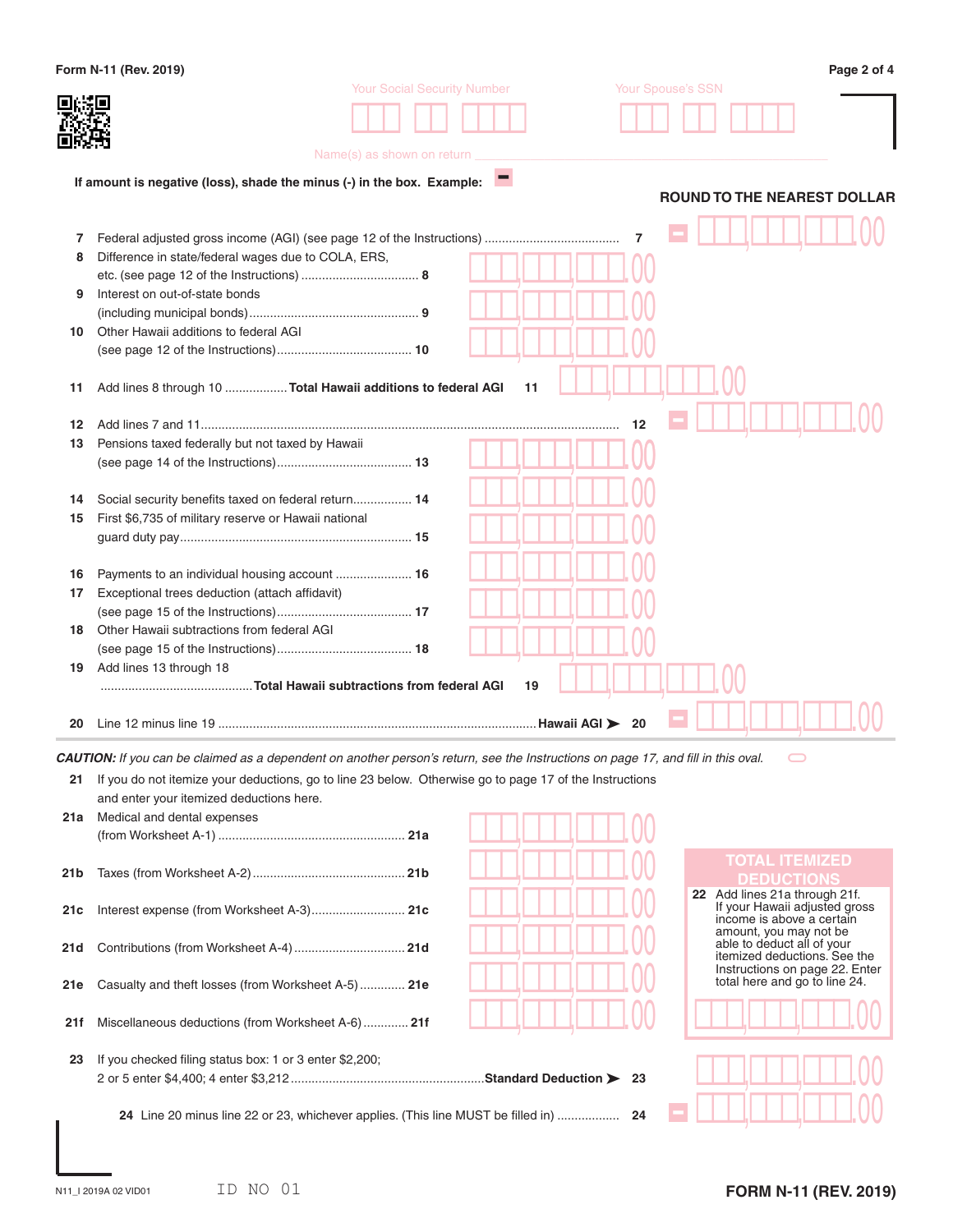|     | Form N-11 (Rev. 2019)                                                                                                   |    | Page 3 of 4              |
|-----|-------------------------------------------------------------------------------------------------------------------------|----|--------------------------|
|     | <b>Your Social Security Number</b>                                                                                      |    | <b>Your Spouse's SSN</b> |
|     |                                                                                                                         |    |                          |
|     |                                                                                                                         |    |                          |
|     | Name(s) as shown on return                                                                                              |    |                          |
| 25  | Multiply \$1,144 by the total number of exemptions claimed on line 6e.                                                  |    |                          |
|     | If you and/or your spouse are blind, deaf, or disabled, fill in the applicable oval(s),                                 |    |                          |
|     | and see page 22 of the Instructions.                                                                                    |    |                          |
|     | Yourself                                                                                                                |    |                          |
|     |                                                                                                                         |    |                          |
| 26  | Taxable Income. Line 24 minus line 25 (but not less than zero) Taxable Income > 26                                      |    |                          |
| 27  | Tax. Fill in oval if from $\Box$ Tax Table; $\Box$ Tax Rate Schedule; or $\Box$ Capital Gains Tax                       |    |                          |
|     | Worksheet on page 39 of the Instructions.                                                                               |    |                          |
|     | ( Fill in oval if tax from Forms N-2, N-103, N-152, N-168, N-312, N-338,                                                |    |                          |
|     |                                                                                                                         |    |                          |
| 27a | If tax is from the Capital Gains Tax Worksheet, enter                                                                   |    |                          |
|     | the net capital gain from line 14 of that worksheet 27a                                                                 |    |                          |
|     |                                                                                                                         |    |                          |
| 28  | Refundable Food/Excise Tax Credit                                                                                       |    |                          |
|     | (attach Form N-311) DHS, etc. exemptions<br>$\ldots$ 28                                                                 |    |                          |
| 29  | Credit for Low-Income Household                                                                                         |    |                          |
|     |                                                                                                                         |    |                          |
| 30  | Credit for Child and Dependent                                                                                          |    |                          |
|     |                                                                                                                         |    |                          |
| 31  | Credit for Child Passenger Restraint                                                                                    |    |                          |
|     |                                                                                                                         |    |                          |
| 32  | Total refundable tax credits from                                                                                       |    |                          |
|     |                                                                                                                         |    |                          |
| 33  |                                                                                                                         |    |                          |
|     |                                                                                                                         |    |                          |
| 34  |                                                                                                                         | 34 |                          |
| 35  |                                                                                                                         | 35 |                          |
|     |                                                                                                                         |    |                          |
|     | <b>36</b> Line 34 minus line 35.<br>Balance $\blacktriangleright$                                                       | 36 |                          |
| 37  | Hawaii State Income tax withheld (attach W-2s)                                                                          |    |                          |
|     | (see page 28 of the Instructions for other attachments)  37                                                             |    |                          |
|     |                                                                                                                         |    |                          |
| 38  |                                                                                                                         |    |                          |
|     |                                                                                                                         |    |                          |
| 39  | Amount of estimated tax applied from 2018 return  39                                                                    |    |                          |
| 40  |                                                                                                                         |    |                          |
|     |                                                                                                                         |    |                          |
| 41  |                                                                                                                         |    |                          |
|     |                                                                                                                         |    |                          |
| 42  | If line 41 is larger than line 36, enter the amount OVERPAID (line 41 minus line 36) (see Instructions)                 | 42 |                          |
| 43  | <b>Contributions to</b> (see page 29 of the Instructions):<br>Yourself<br><b>Spouse</b>                                 |    |                          |
|     | $\displaystyle\bigcirc$<br>43a Hawaii Schools Repairs and Maintenance Fund<br>\$2<br>$\cup$ \$2                         |    |                          |
|     | $\displaystyle\bigcirc$<br>$\bigcirc$<br>\$5<br>\$5                                                                     |    |                          |
|     | $\displaystyle\bigcirc$<br>$\bigcirc$<br>\$5<br>\$5<br>43c Domestic and Sexual Violence / Child Abuse and Neglect Funds |    |                          |
| 44  | Add the amounts of the filled ovals on lines 43a through 43c and enter the total here                                   | 44 |                          |
|     |                                                                                                                         |    |                          |
|     |                                                                                                                         | 45 |                          |
|     |                                                                                                                         |    |                          |
|     |                                                                                                                         |    |                          |